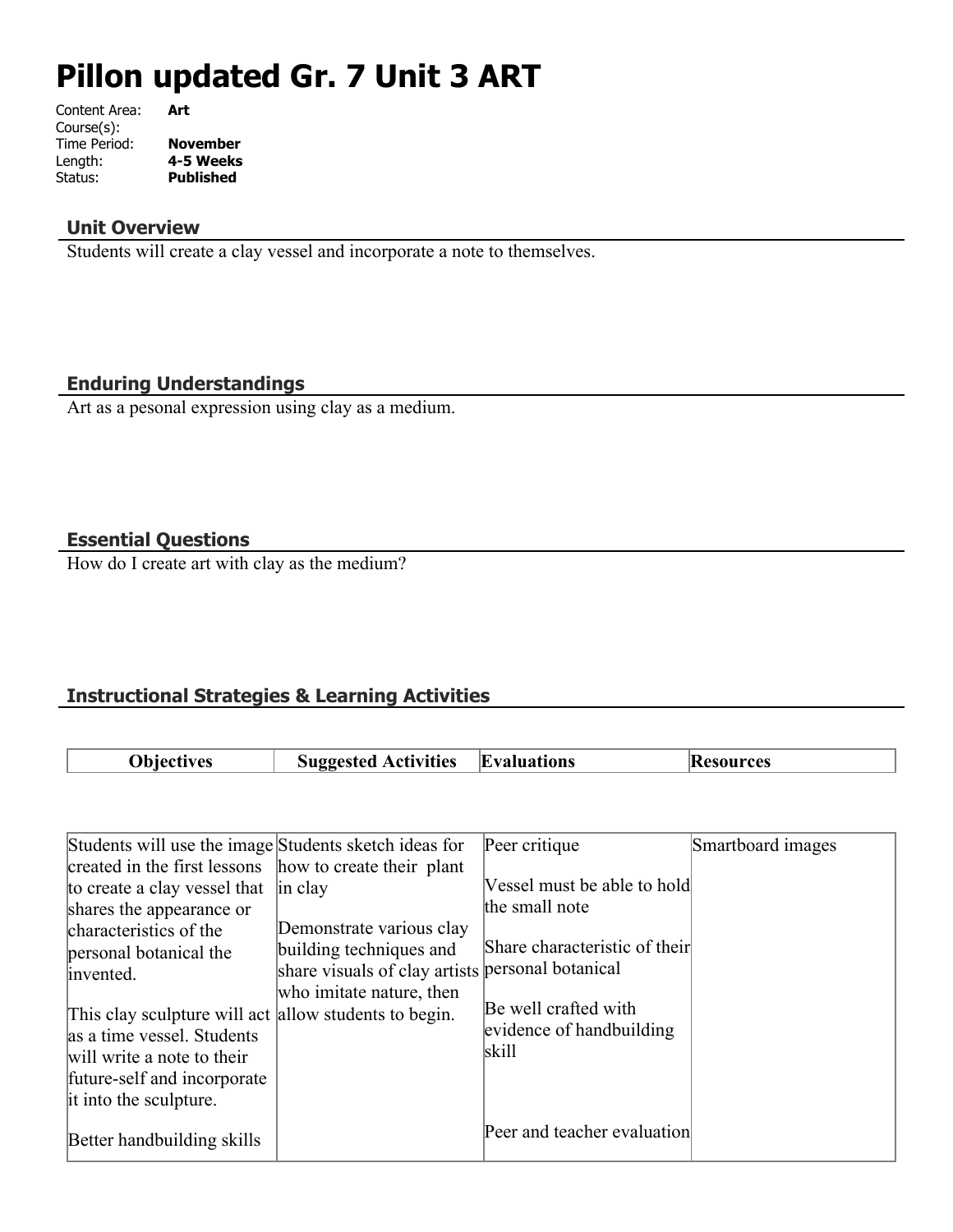| for clay                                      |  |  |
|-----------------------------------------------|--|--|
| Art as personal reflection<br>and imagination |  |  |

## **Integration of Career Readiness, Life Literacies and Key Skills**

|                      | An individual's strengths, lifestyle goals, choices, and interests affect employment and<br>income.                                                                |
|----------------------|--------------------------------------------------------------------------------------------------------------------------------------------------------------------|
| TECH.9.4.8.CT.2      | Develop multiple solutions to a problem and evaluate short- and long-term effects to<br>determine the most plausible option (e.g., MS-ETS1-4, 6.1.8. Civics DP.1). |
| WRK.9.2.8.CAP.3      | Explain how career choices, educational choices, skills, economic conditions, and personal<br>behavior affect income.                                              |
| <b>TECH.9.4.8.CI</b> | Creativity and Innovation                                                                                                                                          |
| WRK.9.2.8.CAP.2      | Develop a plan that includes information about career areas of interest.                                                                                           |
| <b>WRK.9.2.8.CAP</b> | Career Awareness and Planning                                                                                                                                      |
|                      | An essential aspect of problem solving is being able to self-reflect on why possible<br>solutions for solving problems were or were not successful.                |

## **Technology and Design Integration**

Students will interact with the lesson using the Smartboard.

## **Interdisciplinary Connections**

| LA.L.7.3   | Use knowledge of language and its conventions when writing, speaking, reading, or<br>listening.                        |
|------------|------------------------------------------------------------------------------------------------------------------------|
| LA.L.7.3.A | Choose language that expresses ideas precisely and concisely, recognizing and eliminating<br>wordiness and redundancy. |

## **Differentiation**

- Understand that gifted students, just like all students, come to school to learn and be challenged.
- Pre-assess your students. Find out their areas of strength as well as those areas you may need to address before students move on.
- Consider grouping gifted students together for at least part of the school day.
- Plan for differentiation. Consider pre-assessments, extension activities, and compacting the curriculum.
- Use phrases like "You've shown you don't need more practice" or "You need more practice" instead of words like "qualify" or "eligible" when referring to extension work.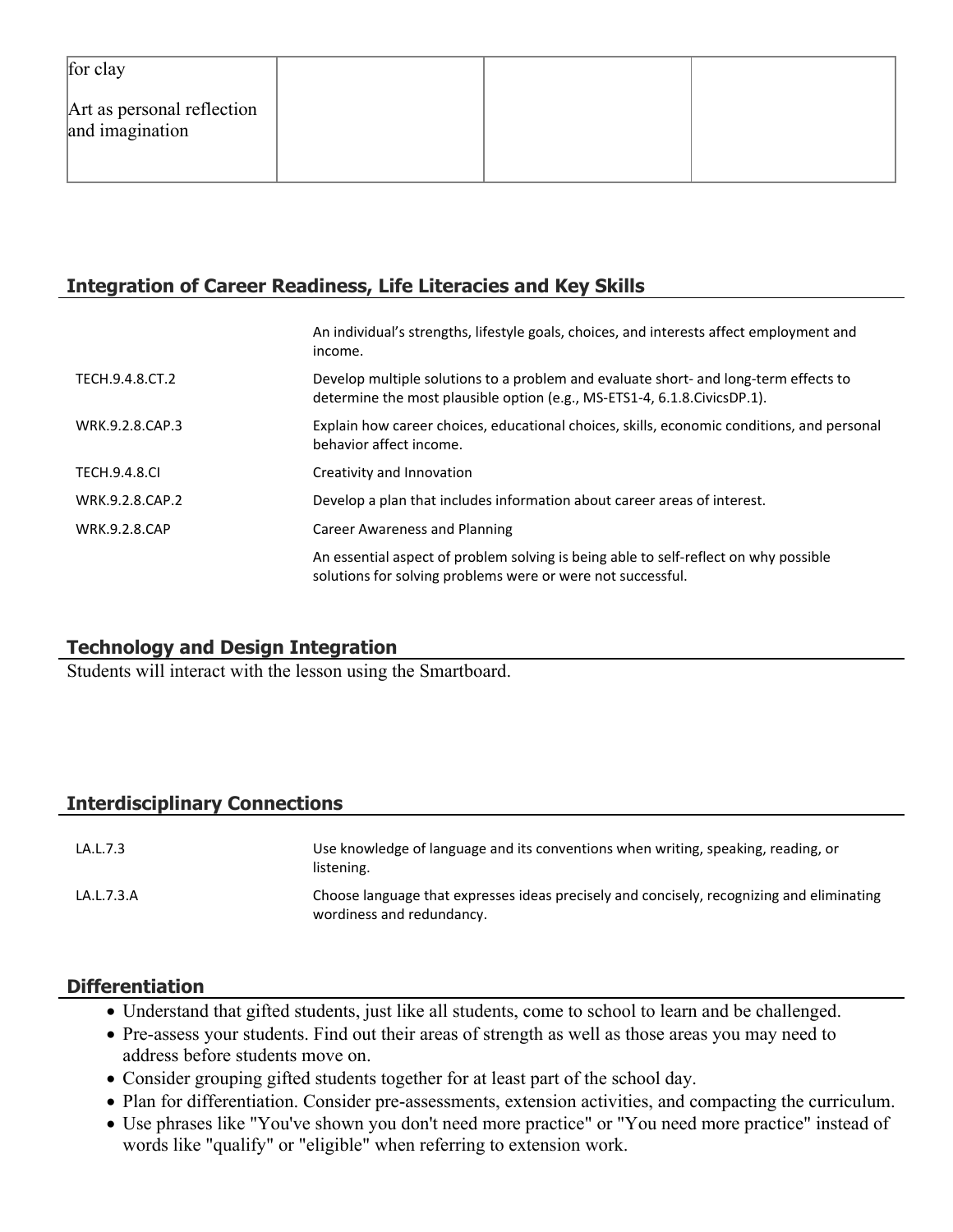Encourage high-ability students to take on challenges. Because they're often used to getting good grades, gifted students may be risk averse.

## **Definitions of Differentiation Components**:

- o Content the specific information that is to be taught in the lesson/unit/course of instruction.
- o Process how the student will acquire the content information.
- o Product how the student will demonstrate understanding of the content.
- o Learning Environment the environment where learning is taking place including physical location and/or student grouping

## **Differentiation occurring in this unit:**

Personal choice differentiates the creation of the artwork.

For Gifted:

Encourage students to explore concepts in depth and encourage independent studies or investigations. Use thematic instruction to connect learning across the curriculum. Encourage creative expression and thinking by allowing students to choose how to approach a problem or assignment. Expand students' time for free reading. Invite students to explore different points of view on a topic of study and compare the two. Provide learning centers where students are in charge of their learning. Brainstorm with gifted children on what types of projects they would like to explore to extend what they're learning in the classroom. Determine where students' interests lie and capitalize on their inquisitiveness. Refrain from having them complete more work in the same manner. Employ differentiated curriculum to keep interest high. Avoid drill and practice activities. Ask students' higher level questions that require students to look into causes, experiences, and facts to draw a conclusion or make connections to other areas of learning. If possible, compact curriculum to allow gifted students to move more quickly through the material. Encourage students to make transformations- use a common task or item in a different way. From

http://www.bsu.edu/web/lshasky/Forms/Interventions/Gifted.pdf

## **Modifications & Accommodations**

IEP and 504 accommodations as required.

Refer to QSAC EXCEL SMALL SPED ACCOMMOCATIONS spreadsheet in this discipline.

## **Modifications and Accommodations used in this unit:**

## **Benchmark Assessments**

**Benchmark Assessments** are given periodically (e.g., at the end of every quarter or as frequently as once per month) throughout a school year to establish baseline achievement data and measure progress toward a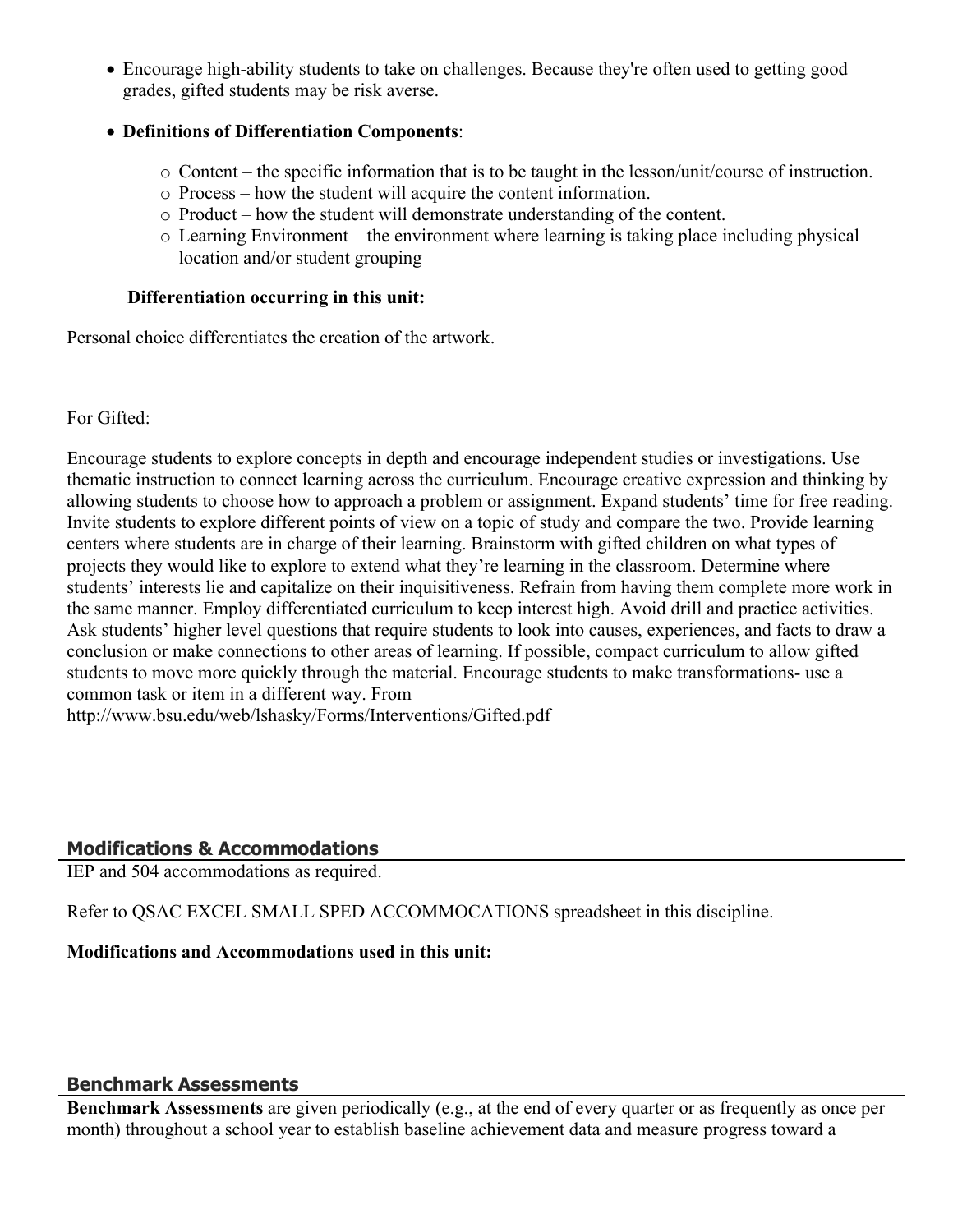standard or set of academic standards and goals.

#### **Schoolwide Benchmark assessments:**

Aimsweb benchmarks 3X a year

Linkit Benchmarks 3X a year

DRA

## **Additional Benchmarks used in this unit:**

Teacher record of growth when using medium

## **Formative Assessments**

Assessment allows both instructor and student to monitor progress towards achieving learning objectives, and can be approached in a variety of ways. **Formative assessment** refers to tools that identify misconceptions, struggles, and learning gaps along the way and assess how to close those gaps. It includes effective tools for helping to shape learning, and can even bolster students' abilities to take ownership of their learning when they understand that the goal is to improve learning, not apply final marks (Trumbull and Lash, 2013). It can include students assessing themselves, peers, or even the instructor, through writing, quizzes, conversation, and more. In short, formative assessment occurs throughout a class or course, and seeks to improve student achievement of learning objectives through approaches that can support specific student needs (Theal and Franklin, 2010, p. 151).

## **Formative Assessments used in this unit:**

Peer critique

Vessel must be able to hold the small note

Share characteristic of their personal botanical

Be well crafted with evidence of handbuilding skill

Peer and teacher evaluation

## **Summative Assessments**

**summative assessments** evaluate student learning, knowledge, proficiency, or success at the conclusion of an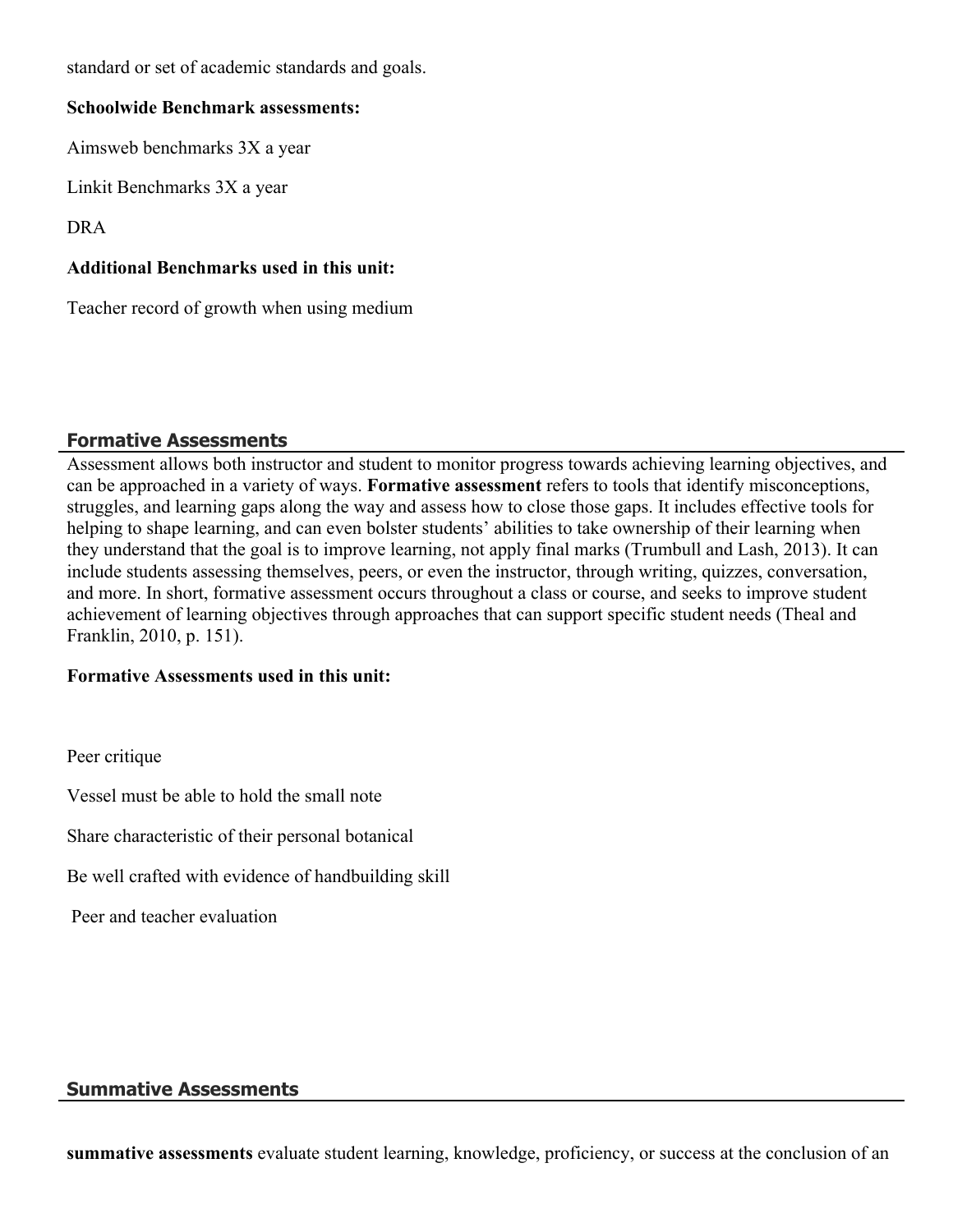instructional period, like a unit, course, or program. Summative assessments are almost always formally graded and often heavily weighted (though they do not need to be). Summative assessment can be used to great effect in conjunction and alignment with formative assessment, and instructors can consider a variety of ways to combine these approaches.

#### **Summative assessments for this unit:**

- Peer critique
- Vessel must be able to hold the small note
- Share characteristic of their personal botanical
- Be well crafted with evidence of handbuilding skill

Peer and teacher evaluation

## **Instructional Materials**

Smartboard images

**Standards**

| VPA.1.1.8       | All students will demonstrate an understanding of the elements and principles that govern<br>the creation of works of art in dance, music, theatre, and visual art.                                                                                                                                                                                                 |
|-----------------|---------------------------------------------------------------------------------------------------------------------------------------------------------------------------------------------------------------------------------------------------------------------------------------------------------------------------------------------------------------------|
| VPA.1.1.8.D.CS1 | Art is a universal language. Visual communication through art crosses cultural and<br>language barriers throughout time.                                                                                                                                                                                                                                            |
| VPA.1.1.8.D.1   | Describe the intellectual and emotional significance conveyed by the application of the<br>elements of art and principles of design in different historical eras and cultures.                                                                                                                                                                                      |
| VPA.1.1.8.D.CS2 | The study of masterworks of art from diverse cultures and different historical eras assists<br>in understanding specific cultures.                                                                                                                                                                                                                                  |
| VPA.1.1.8.D.2   | Compare and contrast various masterworks of art from diverse cultures, and identify<br>elements of the works that relate to specific cultural heritages.                                                                                                                                                                                                            |
| VPA.1.3.8.D.CS1 | The creation of art is driven by the principles of balance, harmony, unity, emphasis,<br>proportion, and rhythm/movement.                                                                                                                                                                                                                                           |
| VPA.1.3.8.D.1   | Incorporate various art elements and the principles of balance, harmony, unity, emphasis,<br>proportion, and rhythm/movement in the creation of two- and three- dimensional<br>artworks, using a broad array of art media and art mediums to enhance the expression of<br>creative ideas (e.g., perspective, implied space, illusionary depth, value, and pattern). |
| VPA.1.3.8.D.CS2 | Themes in art are often communicated through symbolism, allegory, or irony. There are a<br>wide variety of art mediums, each having appropriate tools and processes for the<br>production of artwork. Fluency in these mediums, and the use of the appropriate tools                                                                                                |